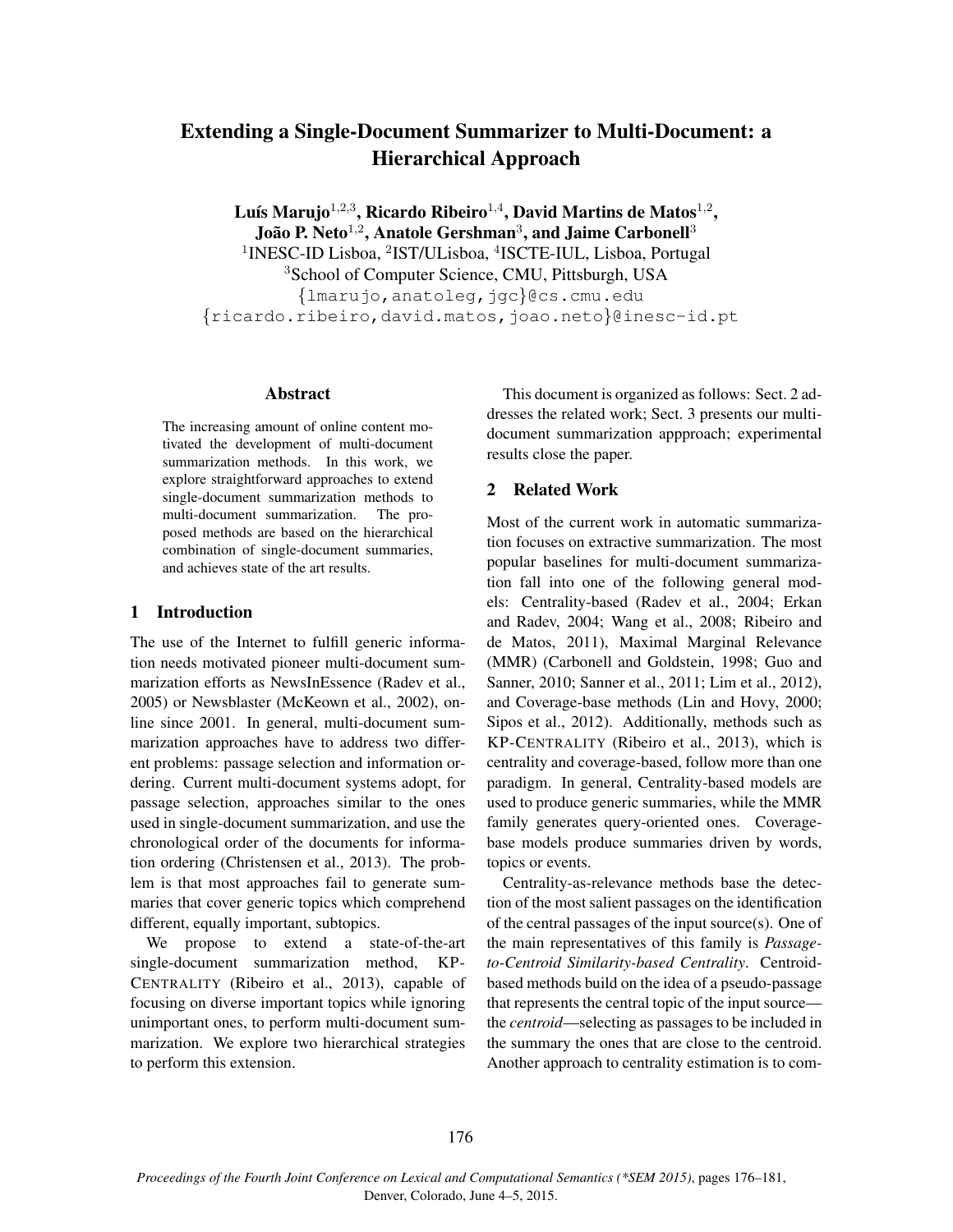pare each candidate passage to every other passage and select the ones with higher scores (the ones that are closer to every other passage): the *Pair-wise Passage Similarity-based Centrality*.

MMR (Carbonell and Goldstein, 1998) is a query driven relevance model based on the following mathematical model:

$$
\arg\max_{S_i}\Big[\lambda(Sim_1(S_i,Q)) - (1-\lambda) (\max_{S_j} Sim_2(S_i,S_j))\Big]
$$

where  $Sim1$  and  $Sim2$  are similarity metrics that do not have to be different;  $S_i$  are the yet unselected passages and  $S_i$  are the previously selected ones;  $Q$ is the required query to apply the model; and,  $\lambda$  is a parameter that allows to configure the result to be from a standard relevance-ranked list ( $\lambda = 1$ ) to a maximal diversity ranking ( $\lambda = 0$ ).

Coverage-based summarization defines a set of concepts that need to occur in the sentences selected for the summaries. The concepts are events (Filatova and Hatzivassiloglou, 2004), topics (Lin and Hovy, 2000), salient words (Lin and Bilmes, 2010; Sipos et al., 2012), and word n-grams (Gillick et al., 2008; Almeida and Martins, 2013).

#### 3 Multi-Document Summarization

Our multi-document approach is built upon a centrality and coverage-based single-document summarization method, KP-CENTRALITY (Ribeiro et al., 2013). This method, through the use of key phrases, is easily adaptable and has been shown to be robust in the presence of noisy input. This is an important aspect considering that using as input several documents frequently increases the amount of unimportant content).

When adapting a single-document summarization method to perform multi-document summarization, a possible strategy is to combine the summaries of each document. To iteratively combine the summaries, we explore two different approaches: singlelayer hierarchical and waterfall. Given that the summarization method also uses as input a set of key phrases, we extract from each input document the required set of key phrases, join the extracted sets, and rank the key phrases using their frequency. To generate each summary, we use the top key phrases, excluding the ones that do not occur in the input document.

#### 3.1 Single-Document Summarization Method

To retrieve the most important sentences of an information source, we used the KP-CENTRALITY method (Ribeiro et al., 2013). We chose this model for its adaptability to different types of information sources (e.g., text, audio and video), while supporting privacy (Marujo et al., 2014), and offering stateof-art performance. It is based on the notion of combining key phrases with support sets. A support set is a group of the most semantically related passages. These semantic passages are chosen using heuristics based on the passage order method (Ribeiro and de Matos, 2011). This type of heuristics uses the structure of the input document (source) to partition the candidate passages to be included in the support set in two subsets: the ones closer to the passage associated with the support set under construction and the ones further apart. These heuristics use a permutation,  $d_1^i, d_2^i, \dots, d_{N-1}^i$ , of the distances of the passages  $s_k$  to the passage  $p_i$ , related to the support set under construction, with  $d_k^i = dist(s_k, p_i)$ ,  $1 \leq$  $k \leq N-1$ , where N is the number of passages, corresponding to the order of occurrence of passages  $s_k$ in the input source. The metric that is normally used is the cosine distance.

The KP-Centrality method consists of two steps. First, it extracts key phrases using a supervised approach (Marujo et al., 2012) and combines them with a bag-of-words model in a compact matrix representation, given by:

$$
\begin{bmatrix} w(t_1, p_1) \dots w(t_1, p_N) w(t_1, k_1) \dots w(t_1, k_M) \\ \vdots & \vdots \\ w(t_T, p_1) \dots w(t_T, p_N) w(t_T, k_1) \dots w(t_T, k_M) \end{bmatrix},
$$
\n(1)

where  $w$  is a function of the number of occurrences of term  $t_i$  in passage  $p_j$  or key phrase  $k_l$ ,  $T$  is the number of terms and  $M$  is the number of key phrases. Then, using a segmented information source  $I \triangleq p_1, p_2, \ldots, p_N$ , a support set  $S_i$  is computed for each passage  $p_i$  using:

$$
S_i \triangleq \{ s \in I \cup K : sim(s, q_i) > \varepsilon_i \land s \neq q_i \}, (2)
$$

for  $i = 1, \ldots, N + M$ . Passages are ranked excluding the key phrases K (*artificial passages*) according to:

$$
\underset{s \in (\cup_{i=1}^n S_i) - K}{\arg \max} \left| \{ S_i : s \in S_i \} \right|.
$$
 (3)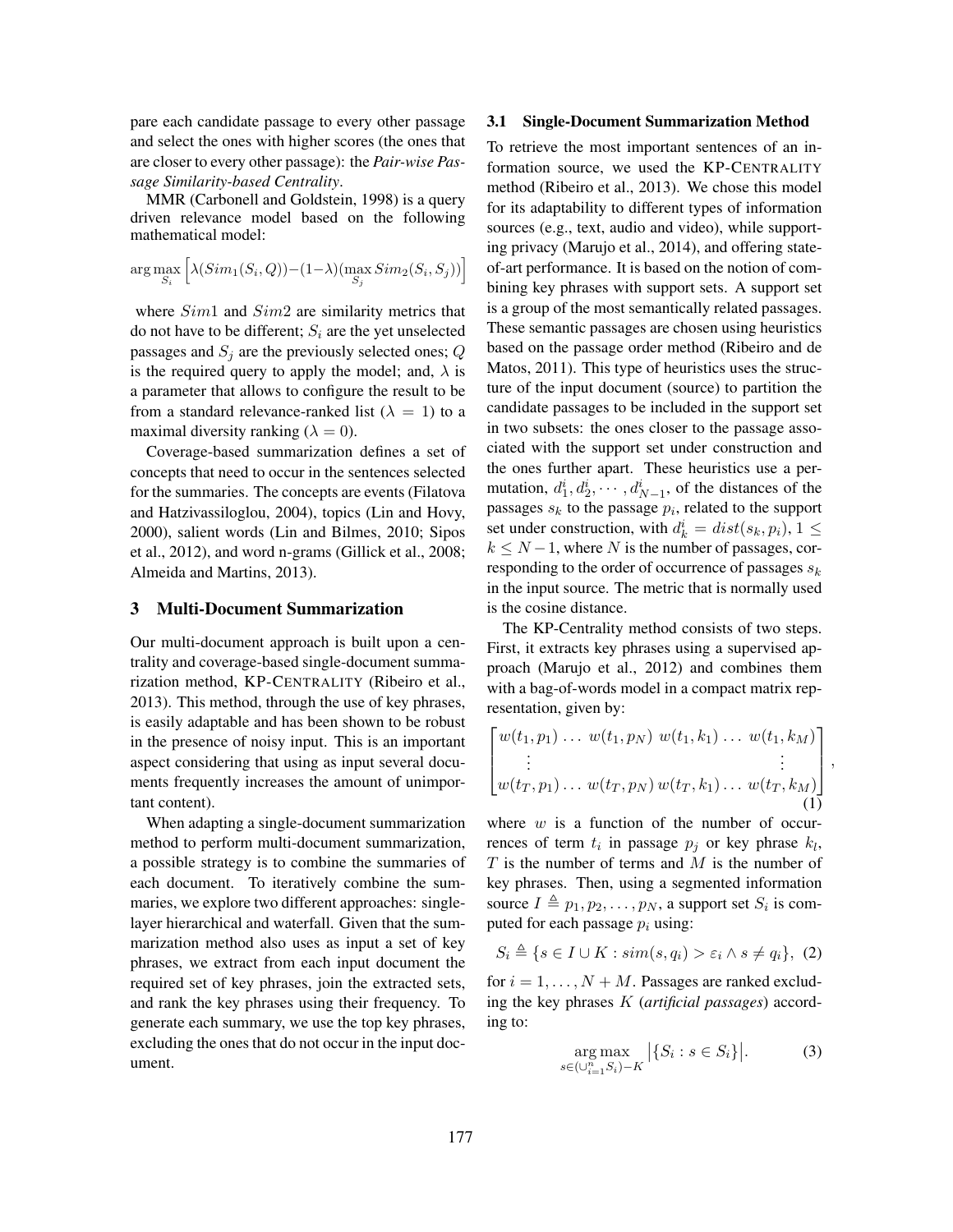#### 3.2 Single-Layer Hierarchical

In this model, we use KP-CENTRALITY to generate, for each news document, an intermediate summary with the same size of the output summary for the input documents. An aggregated summary is obtained by concatenating the chronologically ordered intermediate summaries. The output summary is again generated by applying KP-CENTRALITY to the aggregated summary as Figure 1 shows.



Figure 1: Single-layer architecture.

#### 3.3 Waterfall

This model differs from the previous one in the merging process. The underlying merging of the documents follows a cascaded process: it starts by merging the intermediate summaries, with the same size of the output summary, of the first two documents, according to their chronological order. This document is then summarized and merged with the summary of following document. We iterate this process through all the documents until the most recent one as Figure 2 illustrates.



Figure 2: Waterfall architecture.

# 4 Experimental Results

We compare the performance of our methods against other representative models, namely MEAD, MMR, Expected n-call@k (Lim et al., 2012), and the Portfolio Theory (Wang and Zhu, 2009). MEAD is a centroid-based method and one of the most popular centrality-based methods. MMR is one of the most used query-based methods. Expected n-call@k adapts and extends MMR as a probabilistic model (Probabilistic Latent MMR). The Portfolio Theory also extends MMR based on the idea of ranking under uncertainty. As baseline, we used the straightforward idea of combining all input documents into a single one, and then submit the document to the single-document summarization method. Considering that most coverage-based systems explore event information, we opted for not including them in this comparative analysis.

To assess the informativeness of the summaries generated by our methods, we used ROUGE-1 and ROUGE-2 (Lin, 2004) on DUC 2007 and TAC 2009 datasets. The main summarization task in DUC  $2007<sup>1</sup>$  is the generation of 250-word summaries of 45 clusters of 25 newswire documents (from the AQUAINT corpus) and 4 human reference summaries. The TAC 2009 Summarization task<sup>2</sup> has  $44$ topic clusters. Each topic has 2 sets of 10 news documents obtained from the AQUAINT 2 corpus.There are 4 human 100-word reference summaries for each set, where the reference summaries for the first set are query-oriented, and for the second set are update summaries. In this work, we used the first set of reference summaries. We evaluate the different models by generating summaries with 250 words. We only present the best results.

The used features include the bag-of-words model representation of the sentences (TF-IDF), the key phrases and the query (obtained from the topics descriptions). Including the query is a new extension to the KP-CENTRALITY method, which, in general, improved the results. We experimented with different numbers of key phrases, obtaining the best results with 40 key phrases. To compare and rank the sentences, we use several distance metrics, namely: Frac133 (generic Minkowski distance,

<sup>1</sup> http://www-nlpir.nist.gov/projects/duc/duc2007/tasks.html 2 http://www.nist.gov/tac/2009/Summarization/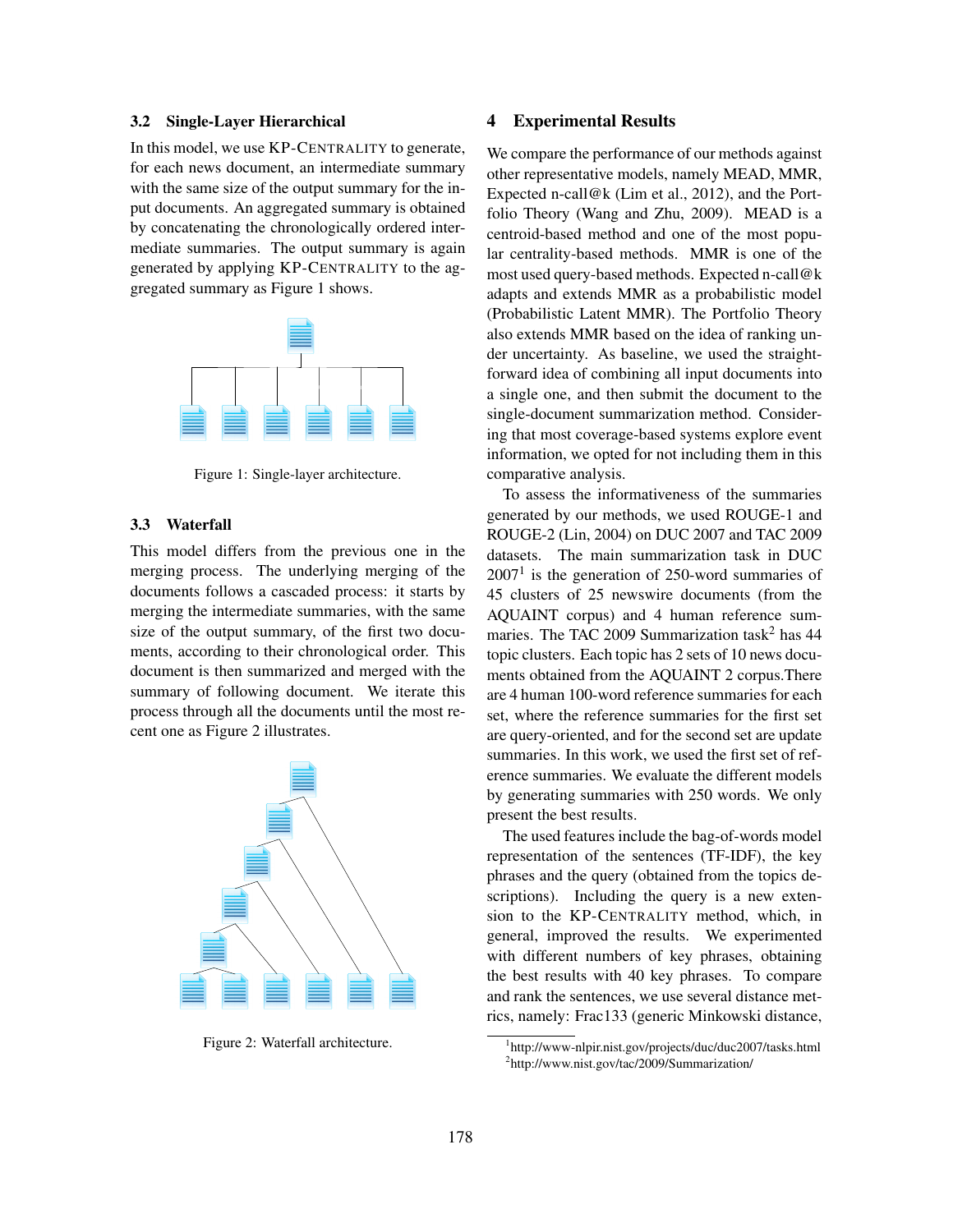|                  |                        | <b>DUC 2007</b> |                | <b>TAC 2009</b> |                |
|------------------|------------------------|-----------------|----------------|-----------------|----------------|
| Distance         | Model                  | R1              | R <sub>2</sub> | R <sub>1</sub>  | R <sub>2</sub> |
| frac133          | baseline               | 0.3565          | 0.0744         | 0.4706          | 0.1268         |
| cosine           |                        | 0.3406          | 0.0670         | 0.4746          | 0.1391         |
| frac133          | waterfall              | 0.3569          | 0.0765         | 0.4943          | 0.1441         |
| frac133          | single-layer           | 0.3775          | 0.0882         | 0.4983          | 0.1526         |
| cosine           | waterfall              | 0.3701          | 0.0904         | 0.5137          | 0.1693         |
| cosine           | single-layer           | 0.3707          | 0.0822         | 0.4993          | 0.1590         |
| frac133          | single-layer (shuffle) | 0.3689          | 0.0807         | 0.5060          | 0.1483         |
| cosine           | waterfall (shuffle)    | 0.3626          | 0.0844         | 0.5107          | 0.1630         |
| <b>MEAD</b>      |                        | 0.3282          | 0.0765         | 0.4153          | 0.0845         |
| <b>MMR</b>       |                        | 0.3269          | 0.0780         | 0.3917          | 0.0801         |
| $E.n$ -call $@k$ |                        | 0.3209          | 0.0701         | 0.3873          | 0.0699         |
| Portfolio        |                        | 0.3595          | 0.0792         | 0.4292          | 0.0758         |
| LexRank          |                        | 0.2881          | 0.0534         | 0.3845          | 0.0623         |

Table 1: ROUGE-1 (R1) and ROUGE-2 (R2) scores.

with  $N = 1.(3)$ , Euclidean, Chebyshev, Manhattan, Minkowski, the Jensen-Shannon Divergence, and the cosine similarity. Table 1 shows that the best results were obtained by the proposed hierarchical models, in both datasets. Overal, the best performing distance metric for our centrality-based method was the cosine similarity and the best strategy for combining the information was the waterfall approach, namely, in terms of ROUGE-2. In DUC 2007, frac133 using the single-layer method achieved the best ROUGE-1 score, although the difference for cosine is hardly noticeable. Single-layer with frac133 shows a performance improvement of 0.0180 ROUGE-1 points (relative performance improvement of 5.0%) over the best of the other systems, Portfolio, in DUC 2007, and of 0.0845 ROUGE-1 points (19.7% relative performance improvement) in TAC 2009. In terms of ROUGE-2, the waterfall method using cosine achieved an improvement of 0.0112 (relative performance improvement of 14.1%) over Portfolio, in DUC 2007, and of 0.0848 (relative performance improvement of 100.4%) over MEAD, the best performing of the reference systems using this metric, in TAC 2009. Note that our baseline obtained results similar to the best reference system in DUC 2007 and better results than all reference systems in TAC 2009 (0.0454 ROUGE-1 points corresponding to a 10.6% relative performance improvement; 0.0546 ROUGE-2

points corresponding to a 64.6% relative performance improvement). The better results obtained on the TAC 2009 dataset are due to the small size of the reference summaries and to the fact that the documents sets to be summarized contain topics with higher diversity of subtopics.

The shuffle results included in Table 1 are averages of 10 trials. They are lower than the other obtained using the documents organized in chronological order. This suggests that the order of the input documents is important to the summarization methods.

Figure 3 shows an example of summary produced by our multi-document method. The figure also includes the respective reference summary for comparison.

### 5 Conclusions and Future Work

In this work, we explore two different approaches to extend a single-document summarization method to multi-document summarization: single-layer hierarchical and waterfall.

Experimental results show that the proposed approaches perform better than previous state-of-theart methods on standard datasets used to evaluate this task. In general, the best performing approach is the waterfall approach using the cosine similarity. In fact, this configuration achieves the best results on the TAC 2009 dataset, considering both ROUGE-1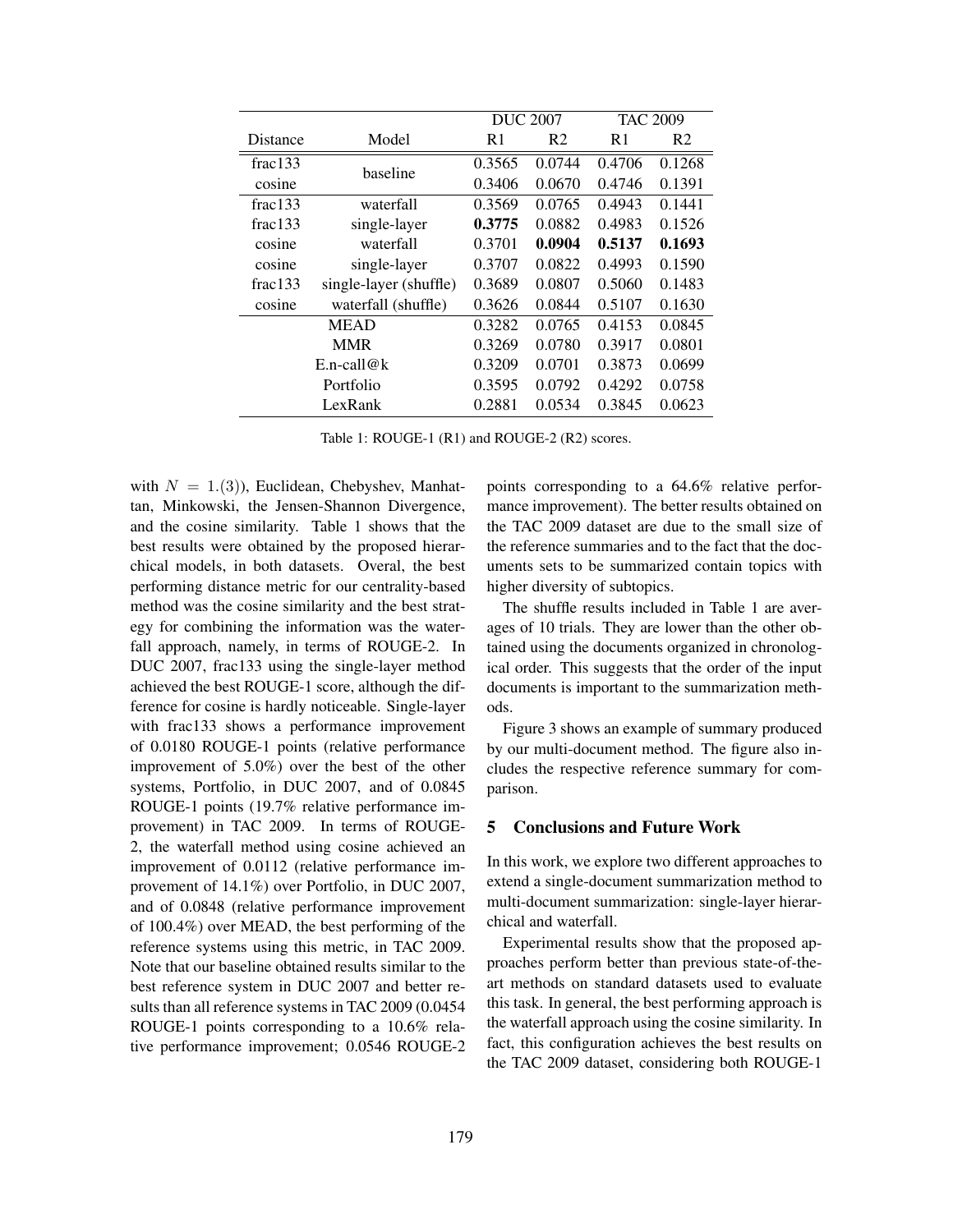#### Generated Summary:

President Bill Clinton said Friday he will appeal a federal judge's ruling that struck down a law giving the president the power to veto specific items in bills passed by Congress. The law, passed by Congress last year, allowed the president for the first time to veto particular items in spending bills and certain limited tax provisions passed by Congress. Clinton said the funding that Congress has added to the bill is excessive and threatened to veto some items by using the line-item veto power. The White House said that the president used his authority to cancel projects that were not requested in the budget and would not substantially improve the quality of life of military service members. Judge Thomas Hogan ruled that the law – which gives the president the power to strike items from tax and spending measures without vetoing the entire bill – violates the traditional balance of powers between the various branches of government "The Line-Item Veto Act is unconstitutional because it impermissibly disrupts the balance of powers among the three branches of government," said Thomas Hogan." In its appeal, the Justice Department argues that the new challengers also do not have standing to challenge the law, and that in any case the law is in line with the historic relationship between Congress and the president.

#### Reference summary:

Congress passed a law authorizing the line item veto (LIV) in 1996 accepting arguments that the measure would help preserve the integrity of federal spending by allowing the president to strike unnecessary spending and tax items from legislation thus encouraging the government to live within its means. It was considered in line with the historic relationship between Congress and the president and would provide a tool for eliminating wasteful pork barrel spending while enlivening debate over the best use of funds. It was argued that the LIV would represent presidential exercise of spending authority delegated by Congress. President Clinton exercised the LIV on 82 items in 1997 saving \$1.9 billion in spending projected over five years. The affected items were projects for specific localities, many in the area of military construction, which had been added to the president's budget by Congress. The first court ruling on the LIV act was in U.S. District Court when in February 1998 it was ruled unconstitutional on the grounds that it violated the separation of powers. The Department of Justice appealed that decision and in June 1998 the Supreme Court ruled the LIV act unconstitutional but on the grounds that it violated Article I, 7, Clause 2 (The "presentment clause") of the Constitution that establishes the process by which a bill becomes law. President Clinton expressed his deep disappointment.

Figure 3: Example of summary produced by our summarizer and the reference summary Topic D0730G of DUC 2007

and ROUGE-2 metrics, and, although not achieving the best results in the DUC 2007 dataset, in terms of ROUGE-1, it also achieves a performance improvement over Portfolio of 0.0106 ROUGE-1 points (relative performance improvement of 3%).

In future work, we aim to adapt the proposed multi-document summarization method to perform abstractive summarization.

#### Acknowledgments

This work has been partially supported by national funds through Fundação para a Ciência e a Tecnologia (FCT) with reference UID/CEC/50021/2013, the grant numbers SFRH/BD/33769/2009 and CMUP-EPB/TIC/0026/2013. The authors would also like to thank Eduard Hovy, Isabel Trancoso, Ricardo Baeza-Yates, and the anonymous reviewers for fruitful comments.

#### References

- Miguel Almeida and Andre Martins. 2013. Fast and robust compressive summarization with dual decomposition and multi-task learning. In *Proceedings of the 51st Annual Meeting of the Association for Computational Linguistics*, pages 196–206, Sofia, Bulgaria, August. ACL.
- Jaime Carbonell and Jade Goldstein. 1998. The use of mmr, diversity-based reranking for reordering documents and producing summaries. In *Proceedings of the 21st Annual International ACM SIGIR Conference on Research and Development in Information Retrieval*, pages 335–336. ACM.
- Janara Christensen, Mausam, Stephen Soderland, and Oren Etzioni. 2013. Towards coherent multidocument summarization. In *Proceedings of the North American Chapter of the Association for Computational Linguistics*. ACL.
- Günes Erkan and Dragomir R. Radev. 2004. LexRank: Graph-based Centrality as Salience in Text Summarization. *Journal of Artificial Intelligence Research*, 22:457–479.
- Elena Filatova and Vasileios Hatzivassiloglou. 2004. Event-based extractive summarization. In *Proc. of ACL Workshop on Summarization*, pages 104–111.
- Dan Gillick, Benoit Favre, and Dilek Hakkani-Tur. 2008. The icsi summarization system at tac 2008. In *Proceedings of the Text Understanding Conference*.
- Shengbo Guo and Scott Sanner. 2010. Probabilistic latent maximal marginal relevance. In *Proc. of the 33rd International ACM SIGIR Conference on Research*